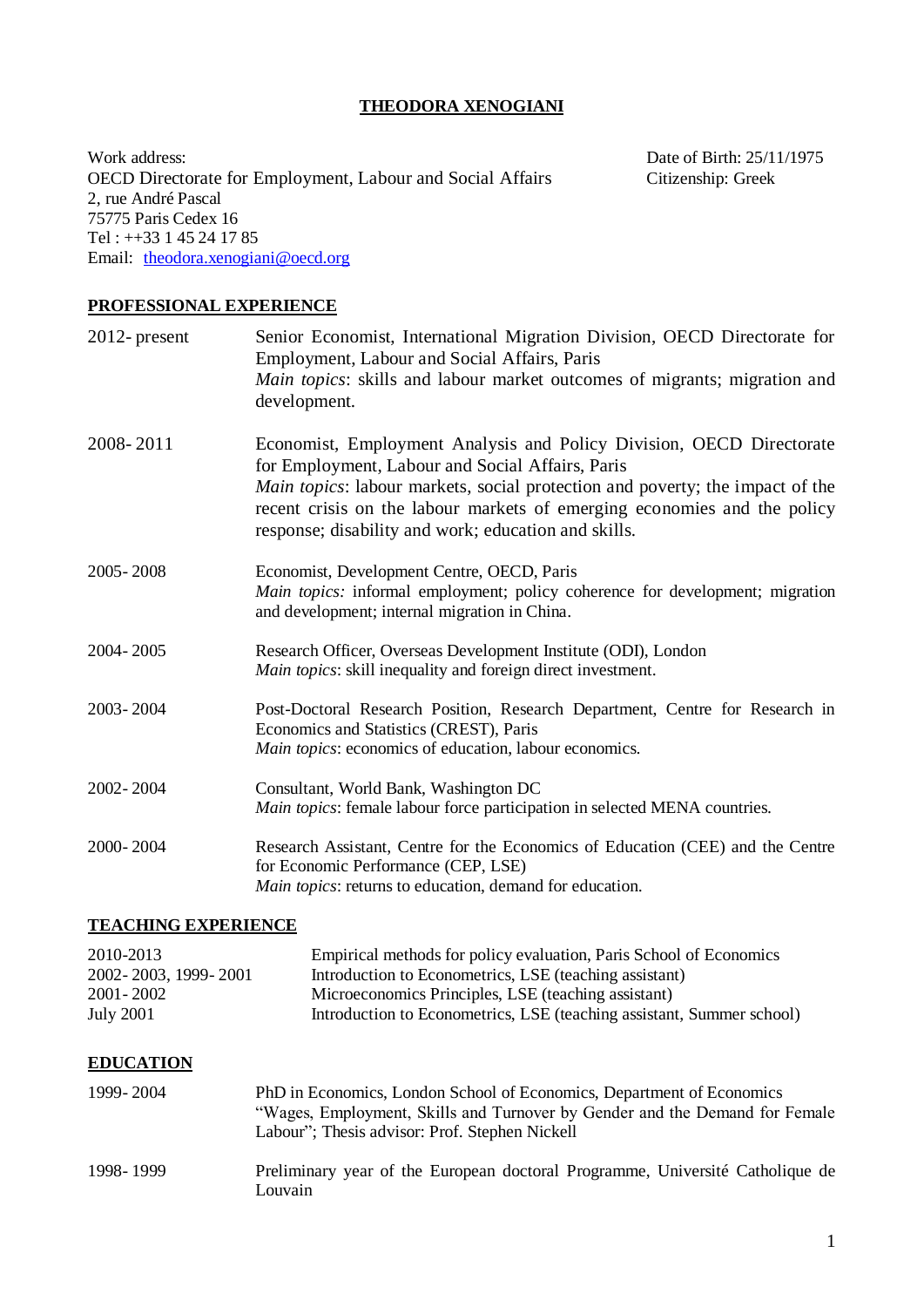| 1997-1998 | MSc in Economics, University of Warwick                                       |
|-----------|-------------------------------------------------------------------------------|
| 1993-1997 | BA in International and European Economic Relations, Athens University of     |
|           | <b>Economics and Business</b>                                                 |
| 1995-1996 | Erasmus Exchange student, Département d'Economie, Université Paris 1 Panthéon |
|           | Sorbonne                                                                      |

#### **FIELDS OF INTEREST**

International Migration, Development Economics, Labour Economics, Economics of Education.

#### **REFEREED PUBLICATIONS**

"Are *all* migrants really worse off in urban labour markets? New empirical evidence from China", (with Jason Gagnon and Chunbing Xing), IZA Journal of Labor and Development, forthcoming.

"Is Informal Normal? Ways Towards More and Better Jobs", (with Denis Drechsler and Johannes Jütting), *UNDP Poverty in Focus*, No. 16, December 2008.

"Informal Employment Re-loaded", (with Johannes Jütting and Jante Parlevliet), *IDS Bulletin*, Vol. 39, No. 2, May 2008.

"Demand for Education and Labour Market Outcomes: Lessons from the Abolition of Compulsory Conscription in France", (with Eric Maurin) *Journal of Human Resources,* Vol. 42, No. 4, Fall 2007.

"Foreign Direct Investment and International Skill Inequality", (with Dirk W. Te Velde), *Oxford Development Studies,* Volume [35,](http://www.informaworld.com/smpp/title~content=t713439972~db=all~tab=issueslist~branches=35#v35) Issue 1, 2007.

"Immigration, Development, and Policy Trade-Offs", (with Jeff Dayton-Johnson), *Révue d'Économie du Développement***,** Vol. 21, 2-3, 2007.

#### **REPORTS AND CHAPTERS IN BOOKS**

*Recruiting foreign workers: the management of labour migration in the Netherlands* (with Friedrich Poeschel), (forthcoming 2016) OECD publication.

*Connecting with Emigrants. A Global Profile of Diasporas*, (2015) AfD-OECD publication.

*Recruiting foreign workers: the management of labour migration in Norway* (with Jonathan Chaloff), (2014) OECD publication.

"Migrants' Skills: Use, Mismatch and Labour Market Outcomes. A first exploration of the Survey of Adult Skills (PIAAC)" (with Sara Bonfanti), in *Matching economic migration with labour market needs, OECD,* September 2014.

*OECD International Migration Outlook 2013, chapter 2*: "Recent Labour Market Trends and Integration Policies in OECD Countries", June 2013.

*OECD International Migration Outlook 2012*: "Employment Trends", June 2012.

*OECD Employment Outlook 2011*, chapter 2: "The labour market effects of social protection systems in emerging economies" (with Alexander Hijzen and Ann Vourc'h), September 2011.

*OECD Employment Outlook 2010*, chapter 2: "The Global Crisis in Emerging Economies: the Jobs Impact and Policy Response" (with Alexander Hijzen and Ann Vourc'h), June 2010.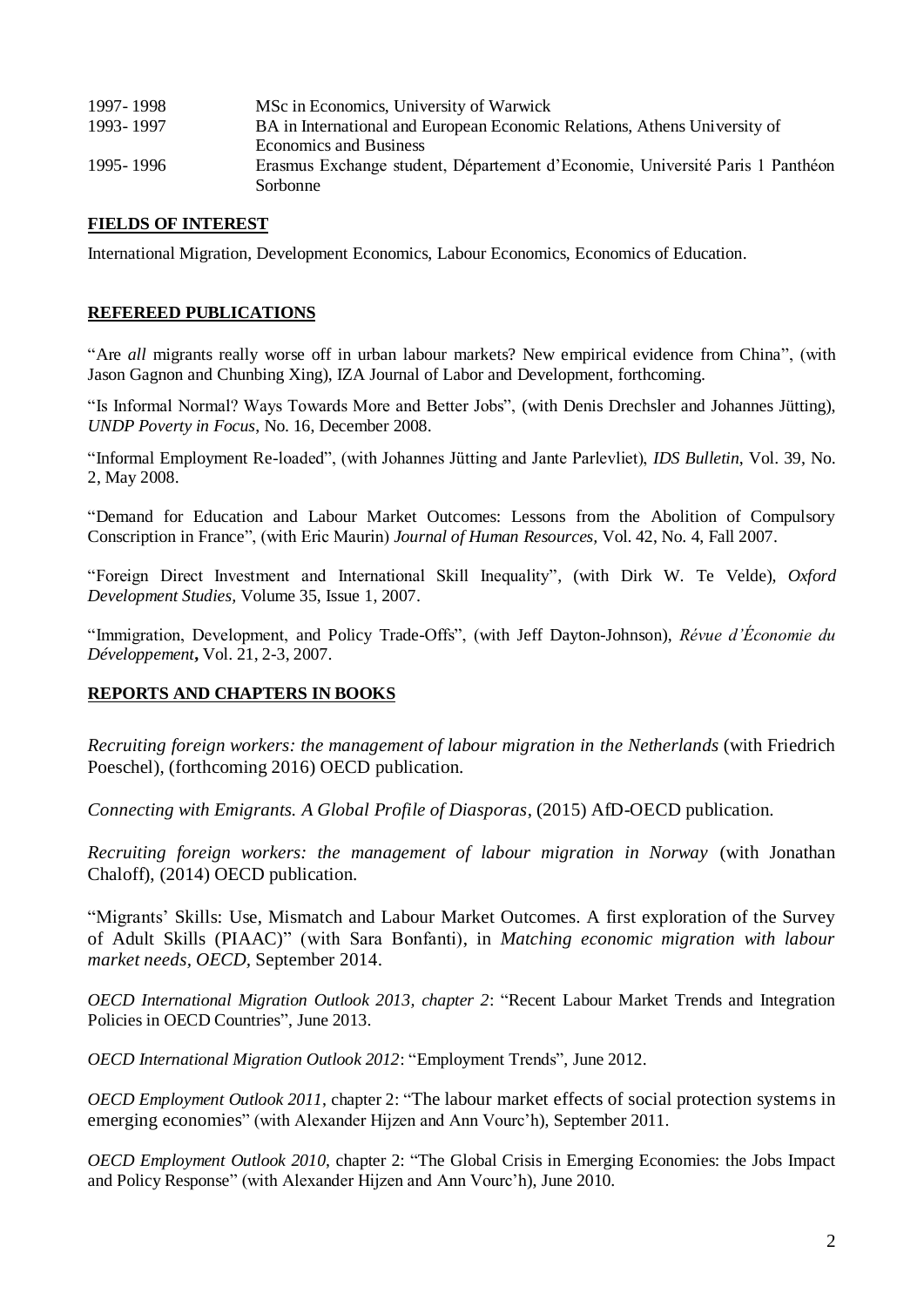*OECD Employment Outlook 2009*, chapter 4: "Pathways onto (and off) Disability Benefits: Assessing the Role of Policy and Individual Circumstances" (with Ana Llena-Nozal), September 2009.

*"*Persisting Informal Employment: What Explains It?" (with David Kucera) in *Is Informal Normal? Towards More and Better Jobs in Developing Countries*, eds. Johannes Jütting and Juan De Laiglesia, OECD Paris, 2009.

*"*Women in Informal Employment: What Do We Know and What Can We Do?" (with David Kucera) in *Is Informal Normal? Towards More and Better Jobs in Developing Countries*, eds. Johannes Jütting and Juan De Laiglesia, OECD Paris, 2009.

*Policy Coherence for Development: Migration and Developing Countries* (with Jeff Dayton-Johnson, Louka T. Katseli, Anna di Mattia), OECD Development Centre, 2007.

## **WORKING PAPERS AND OTHER PAPERS**

Migrations subsahariennes : les idées reçues à l'épreuve des chiffres (with Nathalie Bougnoux and Rohen d'Aiglepierre), Question de développement n° 29, AfD.

"A New Profile of Migrants in the Aftermath of the Recent Economic Crisis", (with Cansin Arslan, Jean-Christophe Dumont, Zovanga Kone, Yasser Moulan, Caglar Ozden and Christopher Parsons), OECD Social, Employment and Migration Working Papers, 2014.

["What Drives Inflows into Disability?"](http://www.oecd-ilibrary.org/social-issues-migration-health/what-drives-inflows-into-disability_5kgg52gjg26b-en;jsessionid=49qi0dj90cqw6.epsilon) (with Ana Llena Nozal), OECD Social, Employment and Migration Working Papers, No. 117, March 2011.

"Are *all* migrants really worse off in urban labour markets? New empirical evidence from China", (with Jason Gagnon and Chunbing Xing), MPRA Paper 16109, University Library of Munich, Germany, 2009 (also published as OECD Development Centre Working Paper No. 278, 2009).

"Report on Informal Employment in Romania", (with Jante Parlevliet), OECD Development Centre, Working Paper No. 271, 2008.

"Informal Employment Re-loaded", (with Johannes Jütting and Jante Parlevliet), OECD Development Centre, Working Paper No. 266, 2008.

"Effects of Migration on Sending Countries: What do we Know?", (with Louka T. Katseli, and Robert E.B. Lucas), OECD Development Centre, Working Paper No. 250, 2006.

"Migration policy and its interactions with aid, trade, and foreign direct investment policies: a background paper", OECD Development Centre, Working Paper No. 249, 2006.

"Demand for Education and Labour Market Outcomes: Lessons from the Abolition of Compulsory Conscription in France", (with Eric Maurin) *CEPR Discussion Paper no. 4946,* 2005.

## **POLICY PAPERS AND BRIEFS**

["Informal Employment: Can We Tame the Beast?"](http://www.oecd.org/dataoecd/47/5/40008392.pdf), (with Jante Parlevliet and Johannes Jütting), *OECD Development Centre, Policy Insight,* No.56, 2008.

"The Two Faces of Informal Employment in Romania", (with Denis Drechsler), *OECD Development Centre, Policy Insight,* No. 70, 2008.

"Policies for Migration and Development: A European Perspective?", (with Louka T. Katseli, and Robert E.B. Lucas), *OECD Development Centre, Policy Brief*, No. 30, 2006.